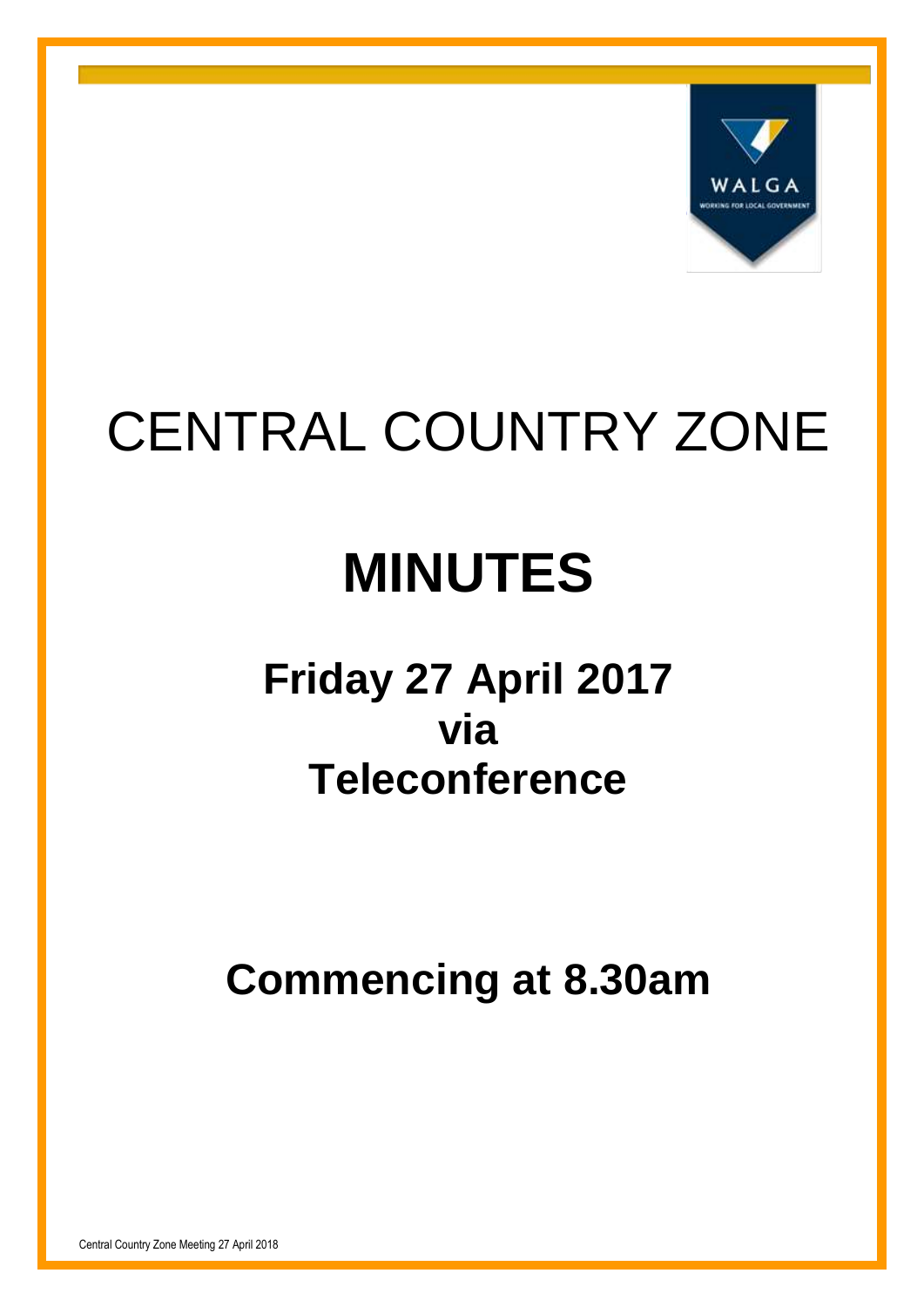## **Table of Contents**

| 1.0  |                                                                            |  |  |
|------|----------------------------------------------------------------------------|--|--|
| 2.0  |                                                                            |  |  |
| 3.0  |                                                                            |  |  |
| 4.0  |                                                                            |  |  |
| 5.0  |                                                                            |  |  |
| 6.0  |                                                                            |  |  |
|      | 6.1<br>6.2                                                                 |  |  |
| 7.0  | WESTERN AUSTRALIAN LOCAL GOVERNMENT ASSOCIATION (WALGA)<br><b>BUSINESS</b> |  |  |
|      | 7.1<br>7.2<br>7.3<br>7.4<br>7.5<br>7.6<br>7.7                              |  |  |
| 8.0  |                                                                            |  |  |
| 9.0  |                                                                            |  |  |
|      | 9.1<br>9.2<br>9.3<br>9.4<br>9.5                                            |  |  |
| 10.0 |                                                                            |  |  |
| 11.0 | ZONE BUSINESS - OTHER BUSINESS/URGENT BUSINESS 14                          |  |  |
| 12.0 | ZONE BUSINESS - EMERGING ISSUES<br>14                                      |  |  |
| 13.0 |                                                                            |  |  |
| 14.0 |                                                                            |  |  |
|      | 14.1<br>14.2<br>14.3                                                       |  |  |
| 15.0 |                                                                            |  |  |
| 16.0 | 15                                                                         |  |  |
|      |                                                                            |  |  |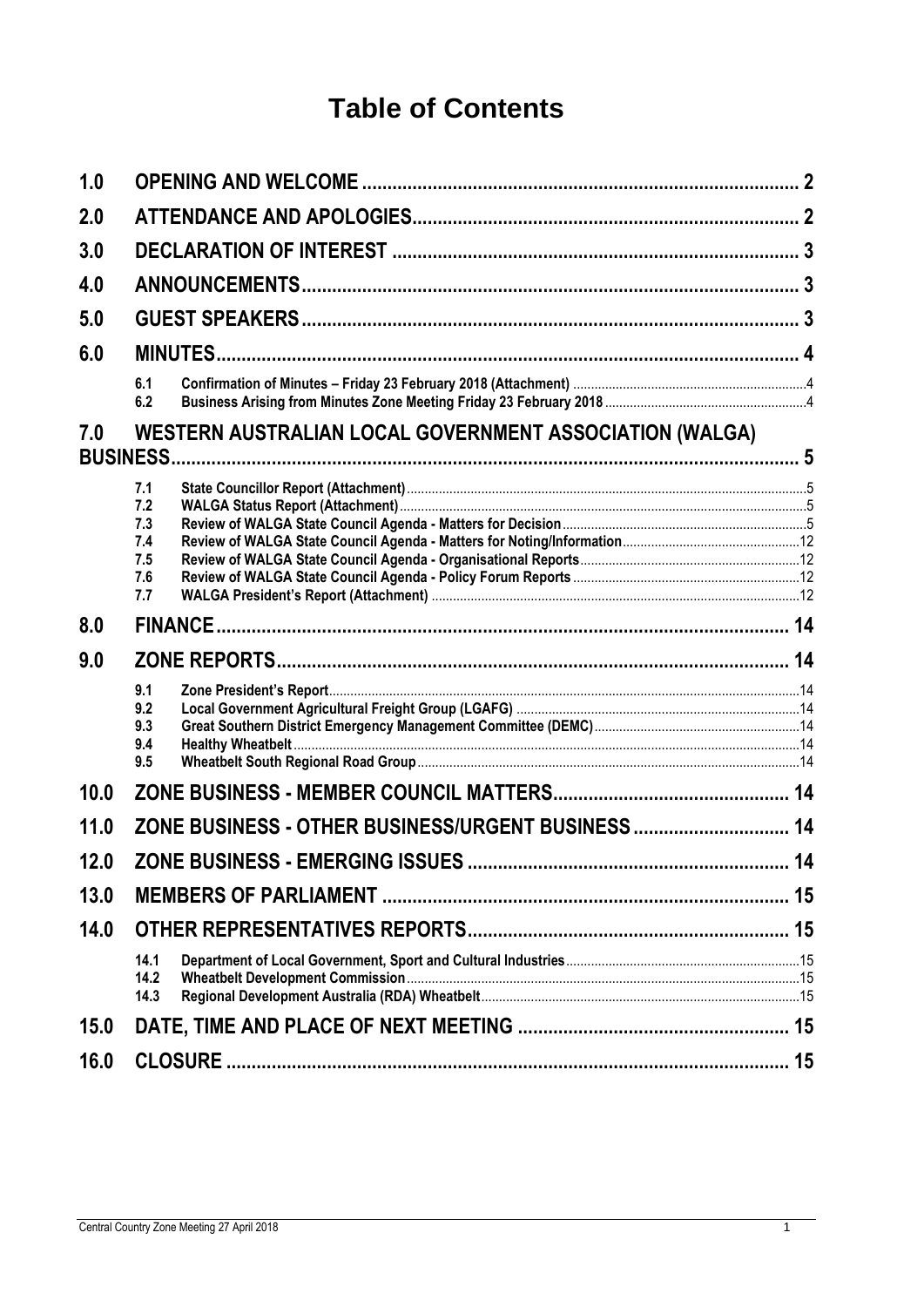## **Minutes**

# **Central Country Zone of WALGA**

## **Friday 27 April 2017, commencing at 8.30am via Teleconference**

## <span id="page-2-0"></span>**1.0 OPENING AND WELCOME**

The Zone Chair, Cr Conley opened the meeting at 8.30am welcoming all delegates to the teleconference.

## <span id="page-2-1"></span>**2.0 ATTENDANCE AND APOLOGIES**

#### **Attendance**

Cr Mark Conley (Chair) **President**, Shire of Cuballing Cr Dee Ridgway **President, Shire of Beverley** Mr Stephen Gollan CEO, Shire of Beverley Cr Katrina Crute **President**, Shire of Brookton Cr Neil Walker Deputy President, Shire of Brookton Ms Natalie Manton CEO, Shire of Corrigin Mr Gary Sherry **CEO**, Shire of Cuballing Mr Matthew Gilfellon **Mr Matthew Gilfellon** CEO, Shire of Dumbleyung<br>Cr Barry West **CRUM** Cr Barry West Mr Noel Mason CEO, Shire of Kulin Cr Jeanette De Landgrafft (joined the meeting at 8.42am) President, Shire of Lake Grace<br>Ms Denise Gobbart (joined the meeting at 8.42am) CEO, Shire of Lake Grace Ms Denise Gobbart (joined the meeting at  $8.42$ am) President Leigh Ballard President, Shire of Narrogin Mr Aaron Cook CEO, Shire of Narrogin Cr Wayne Davies President, Shire of Quairading Cr Brett McGuinness Deputy President, Shire of Quairading Cr Jill McRae Councillor, Shire of Quairading Mr Graeme Fardon CEO, Shire of Quairading Cr Phillip Blight **President, Shire of Wagin** Cr Brendan Whitely (joined the meeting at 8.35am) President, Shire of Wandering Cr Ian Turton (joined the meeting at 8.35am) Councillor, Shire of Wandering Ms Amanda O'Halloran (joined the meeting at 8.35am) CEO, Shire of Wandering Ms Nicole Wasmann CEO, Shire of West Arthur Cr John Cowcher **President**, Shire of Williams Mr Geoff McKeown CEO, Shire of Williams

President, Shire of Kulin

Mr Bruce Wittber, Joint Executive Officer

### **WALGA Representatives**

Mr Tony Brown, Executive Manager, Governance and Organisational Services Ms Jo Burges, Executive Manager People and Place

#### **Guests**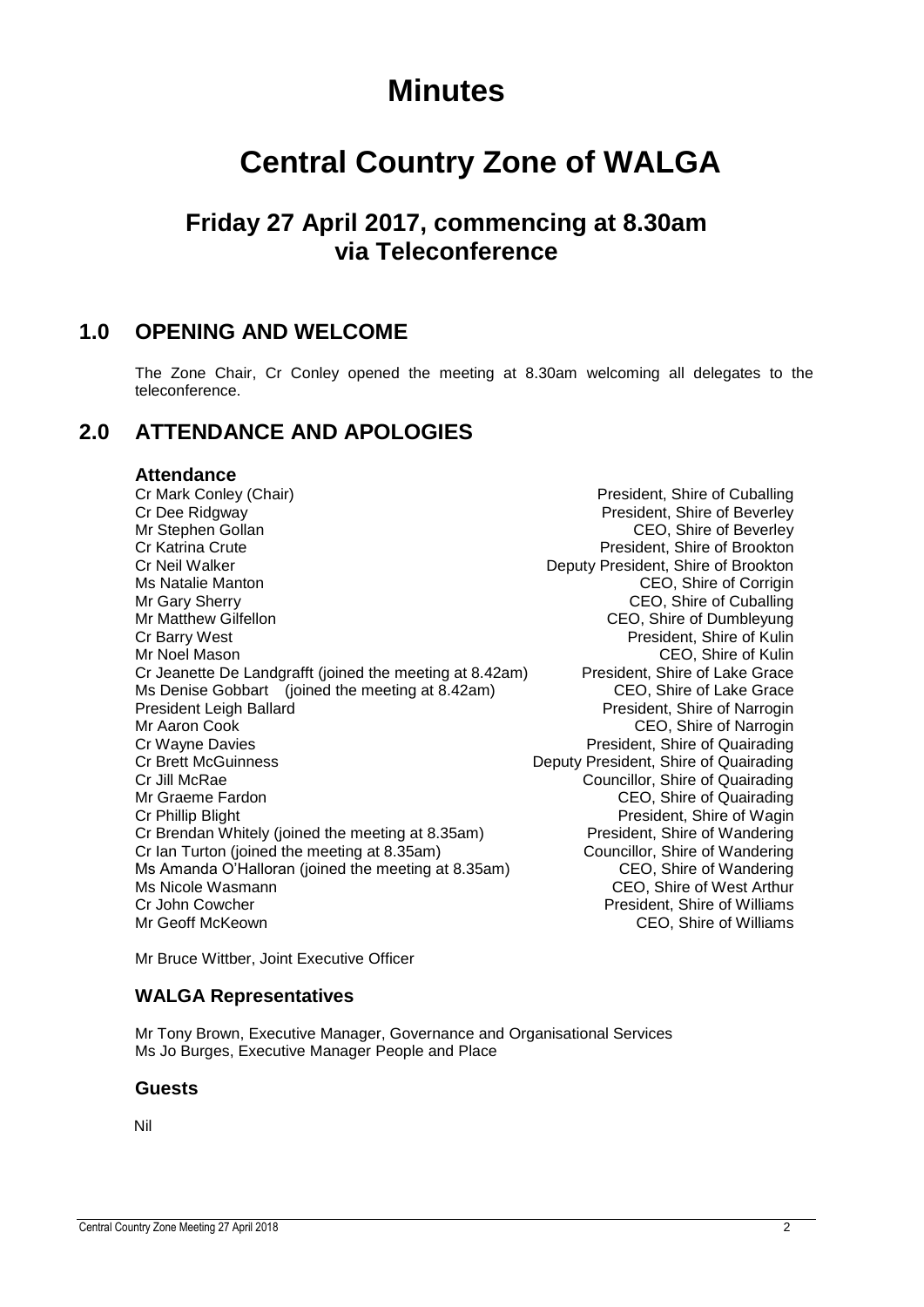## **Apologies**

Cr Chris Pepper, Deputy President Shire of Beverley Mr Ian D'Arcy, CEO Shire of Brookton Cr Lyn Baker, President Shire of Corrigin Cr Eliza Dowling, Deputy President Shire Cuballing Cr Rodney Duckworth, Deputy President Shire of Kulin Cr Tim Weise, Deputy President Shire of Narrogin Cr Bill Mulroney, President Shire of Pingelly Cr David Freebairn, Deputy President, Shire of Pingelly Mr Gavin Pollock, CEO Shire of Pingelly Cr Greg Ball, Councillor Shire of Wagin Mr Peter Webster, CEO Shire of Wagin Mr Brian Roderick, D/CEO Shire of Wagin Cr Ray Harrington OAM, President Shire of West Arthur Mr Mark Hook, CEO Shire of Wickepin

Ms Helen Westcott, Joint Executive Officer

## <span id="page-3-0"></span>**3.0 DECLARATION OF INTEREST**

Nil

## <span id="page-3-1"></span>**4.0 ANNOUNCEMENTS**

Nil

## <span id="page-3-2"></span>**5.0 GUEST SPEAKERS**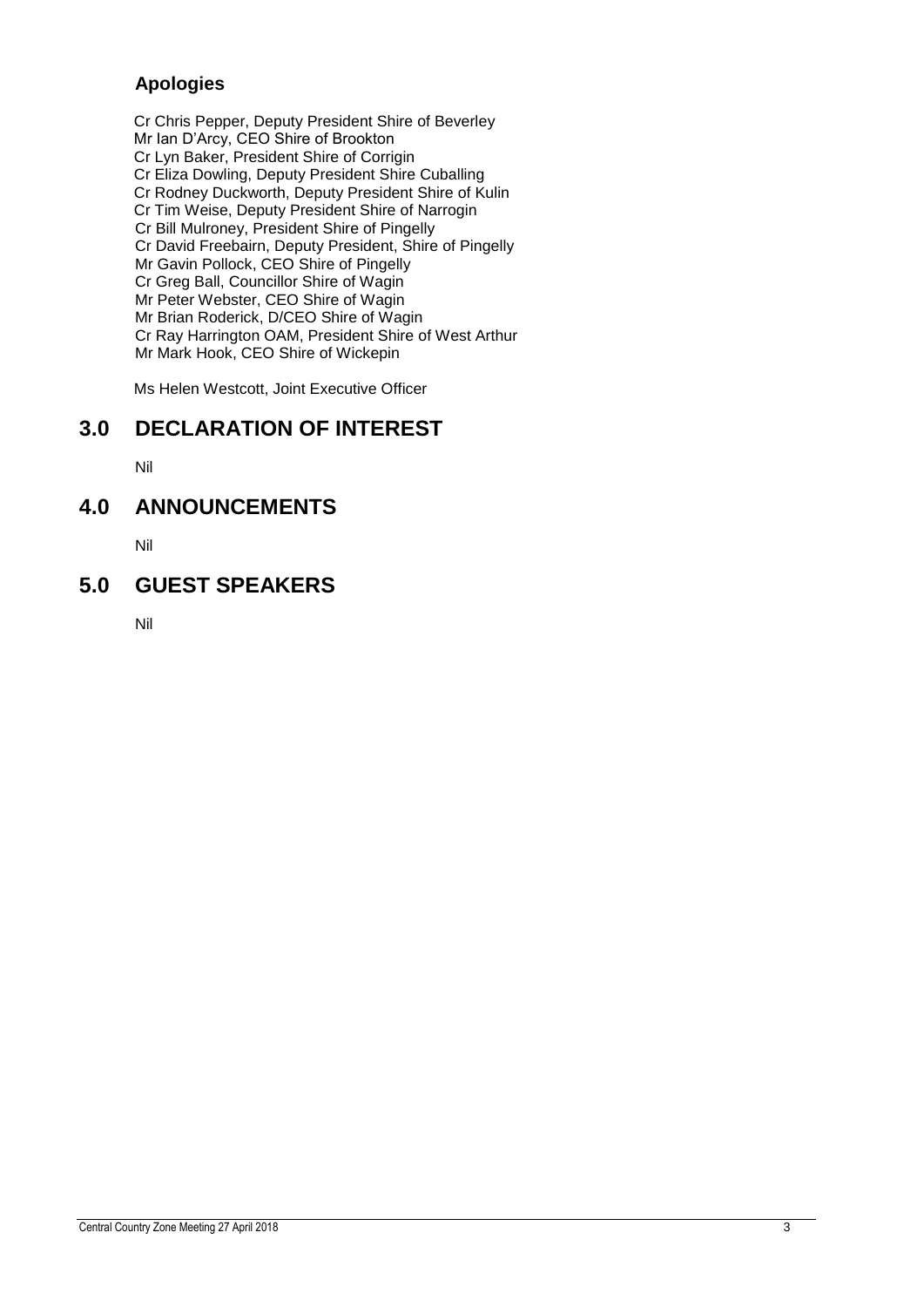## <span id="page-4-0"></span>**6.0 MINUTES**

### <span id="page-4-1"></span>**6.1 Confirmation of Minutes – Friday 23 February 2018 (Attachment)**

#### **RECOMMENDATION:**

That the Minutes of the Meeting of the Central Country Zone held on Friday 23 February 2018 be confirmed as a true and accurate record of the proceedings.

**RESOLUTION: Moved: Cr Walker Seconded: Cr McGuinness That the Minutes of the Meeting of the Central Country Zone held on Friday 23 February 2018 be confirmed as a true and accurate record of the proceedings.**

**CARRIED**

#### <span id="page-4-2"></span>**6.2 Business Arising from Minutes Zone Meeting Friday 23 February 2018**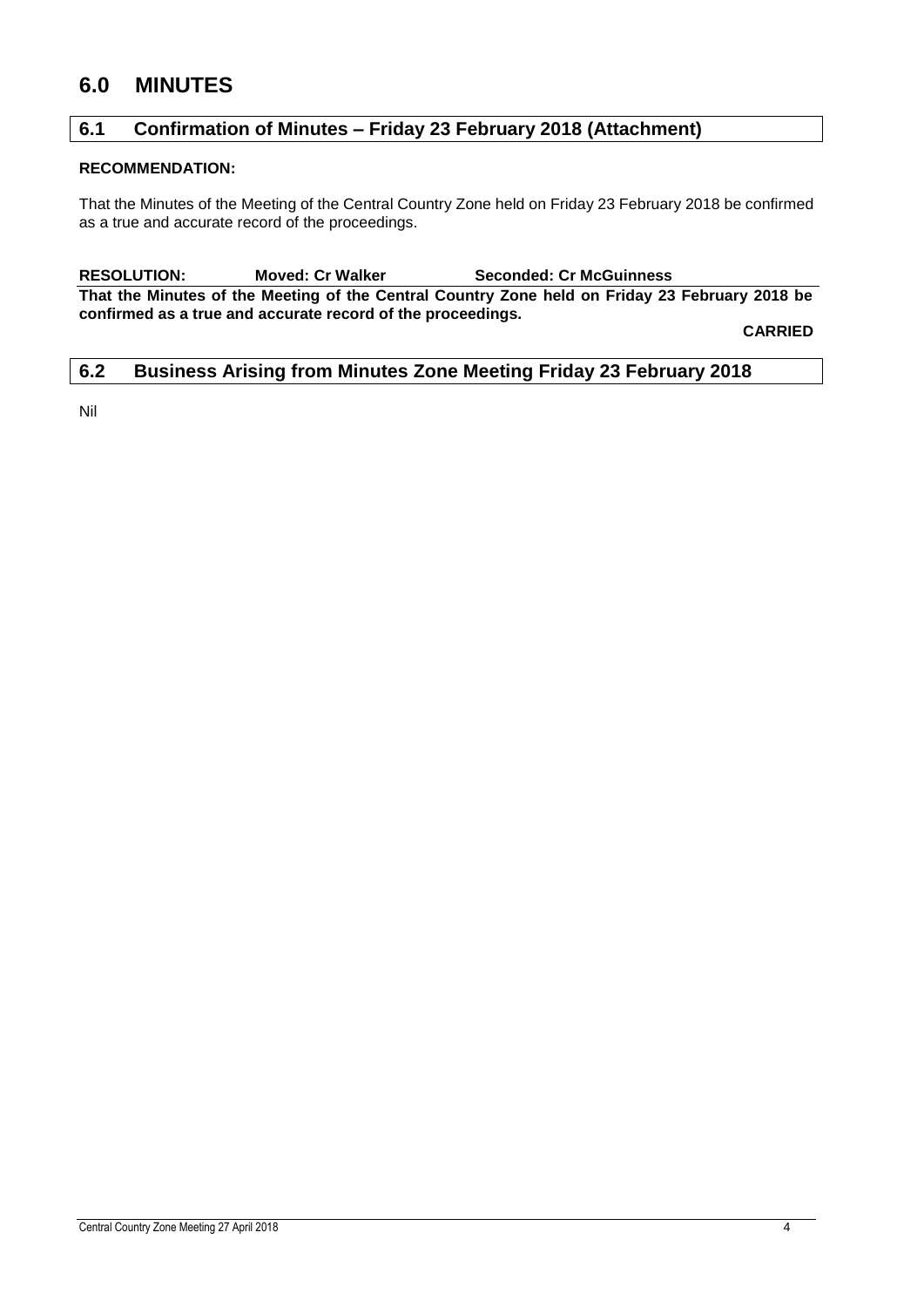## <span id="page-5-0"></span>**7.0 WESTERN AUSTRALIAN LOCAL GOVERNMENT ASSOCIATION (WALGA) BUSINESS**

*Zone delegates to consider the Matters for Decision contained in the WA Local Government Association State Council Agenda and put forward resolutions to Zone Representatives on State Council*

#### <span id="page-5-1"></span>**7.1 State Councillor Report (Attachment)**

Cr Phillip Blight

8.35am Cr Whitely, Cr Turton and Ms O'Halloran - Shire of Wandering joined the meeting

#### <span id="page-5-2"></span>**7.2 WALGA Status Report (Attachment)**

*From Executive Officer*

#### **BACKGROUND:**

Presenting the status report for April 2018.

#### **RECOMMENDATION:**

That the Central Country Zone notes the:

- State Councillor Report; and
- WALGA Status Report.

| <b>RESOLUTION:</b> | <b>Moved: Cr Crute</b>                   | <b>Seconded: Cr West</b> |
|--------------------|------------------------------------------|--------------------------|
|                    | That the Central Country Zone notes the: |                          |

- **State Councillor Report; and**
- **WALGA Status Report.**

#### **CARRIED**

#### <span id="page-5-3"></span>**7.3 Review of WALGA State Council Agenda - Matters for Decision**

From Executive Officer

#### **Background:**

WALGA State Council meets five times each year and as part of the consultation process with Member Councils circulates the State Council Agenda for input through the Zone structure.

The Zone is able to provide comment or submit an alternate recommendation that is then presented to the State Council for consideration.

#### **5.1 Submission to ERA – Inquiry into Business Licensing (05-100-04-0001 DM)**

#### **WALGA Recommendation**

That WALGA's submission to the Economic Regulation Authority Inquiry into Business Licensing be endorsed.

#### **EXECUTIVE OFFICER COMMENT:**

Given the limited feedback to WALA when it prepared the sector's response to the ERA's Inquiry Councils are encouraged to read and provide feedback on the draft report when it is released in September,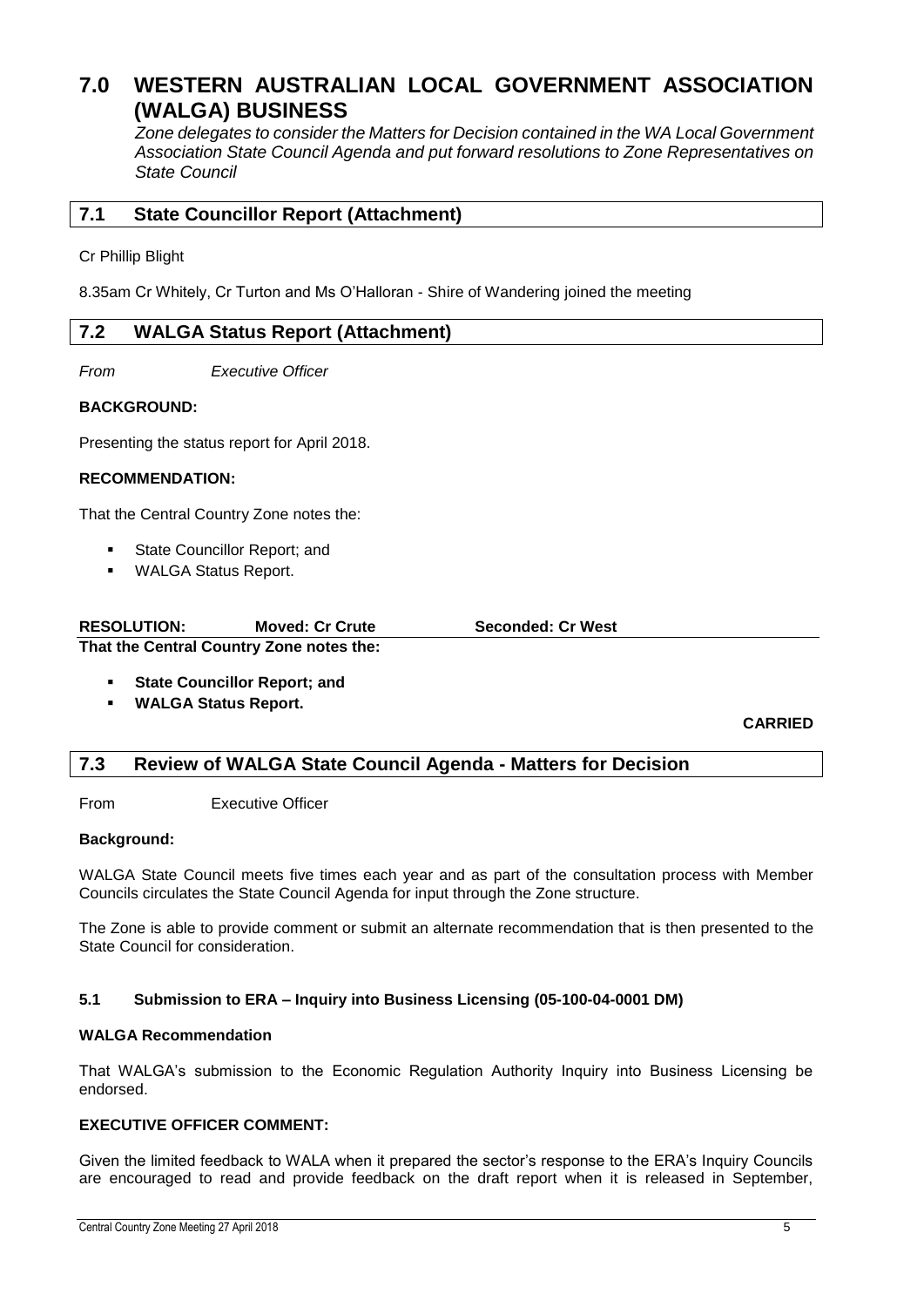particularly around those issues identified by WALGA in its submission. To quote from the State Council Agenda, these issues included:

- *The need for consultation with Local Governments before transferring any additional regulatory responsibilities. In some cases additional support may need to be provided to the sector to undertake these roles, particularly for Local Governments with limited human or financial resources*
- *Local Governments are required to set fees and charges for licences that are established under State legislation, which may not be appropriate to recover costs. This creates inefficiencies as it provides inappropriate signals to consumers, and means that these licensing services are crosssubsidised by all ratepayers. It is appropriate that Local Governments have the freedom to set the level of their fees and charges.*
- *A risk-based approach to regulation is appropriate to ensure that the community is protected without creating an excessive compliance burden. The transition to a risk-based approach for licensing Local Government Waste Water Treatment Plants is an example of a successful regulatory reform that has streamlined the regulatory process without compromising community safety.*
- *Issues related to specific areas of regulation. In particular:*

#### *Planning*

- o *The lack of cost recovery in fees and charges despite past reviews*
- o *Scope to streamlining application processes*
- o *The use of confusing language related to 'Development Approvals' which implies approval to commence, without regard to other approval that are required in relation to health, building and engineering.*
- o *Rebutting claims that Local Government planning approvals is adding to the costs for developers, and in turn consumers*

#### *Building*

- o *The lack of cost recovery in fees and charges despite past reviews*
- o *Scope to streamline application processes for approvals, certificates and notifications*
- o *Duplication issues for building permits for temporary structures*
- o *Concerns that efforts to streaming processes through the introduction of private certification for building permits failing to adequately protect the interests of consumers*

#### *Roads*

o *Concerns that the WA Utility Providers Code of Practice is not operating as an effective regulatory instrument in relation to the requirement to seek a permit to undertake works within the road reserve or work that will impact on movement of vehicles and pedestrians in the road reserve*

#### *Waste*

o *Concerns related to landfill licenses issued under the Environmental Protection Act Schedule 1 Prescribed Premises, including the timeliness of approvals; inconsistencies or unclear information; and lack of focus on risk.*

#### **ZONE COMMENT:**

Zone supports the WALGA recommendation

8.42am Cr De Landgrafft and Ms Gobbart - Shire of Lake Grace joined the meeting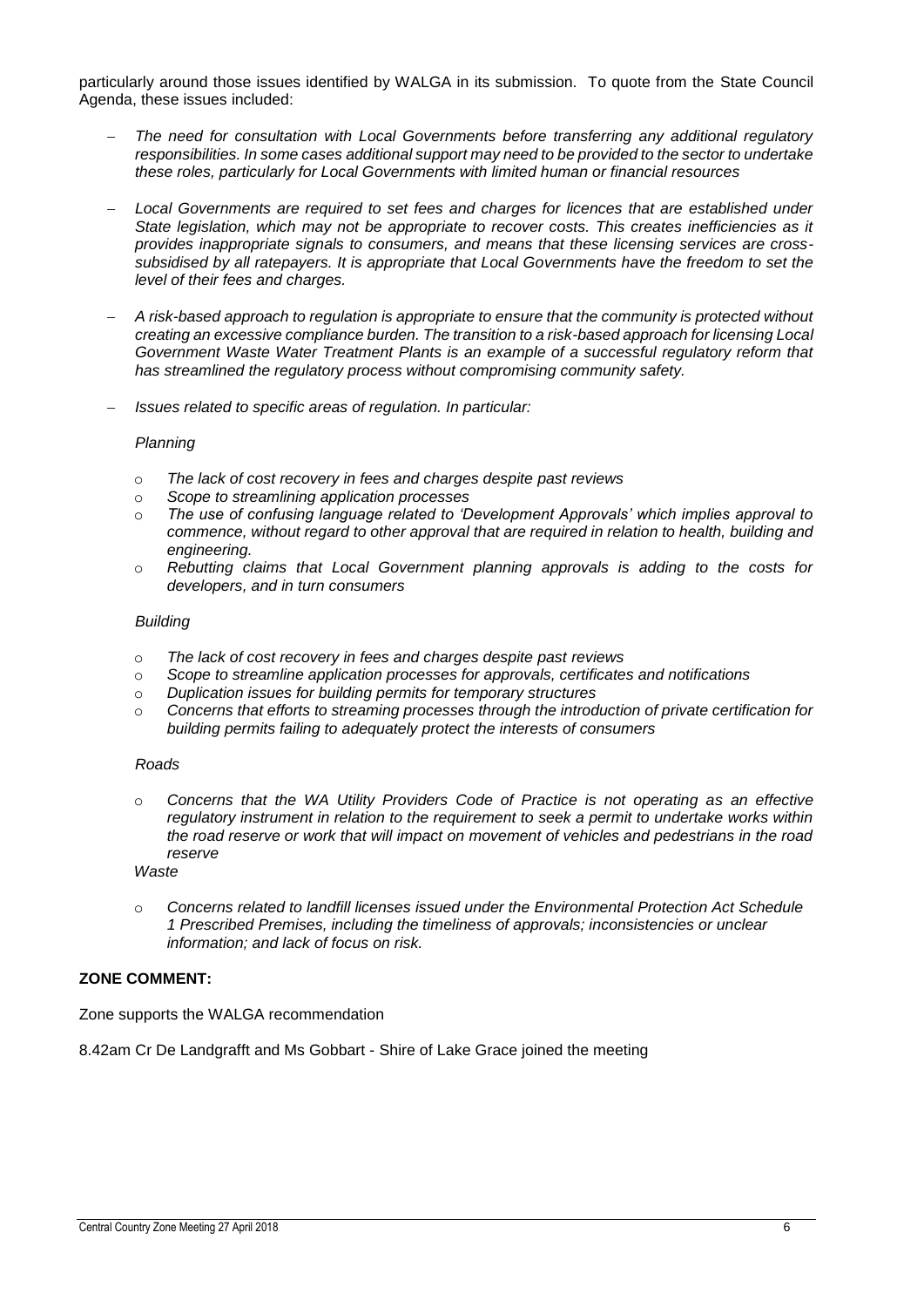#### **5.2 Interim Submission – Development Control Policies 1.1, 1.2, 1.7, 2.5, and 5.1 (05-073-02-0001 CH)**

#### **WALGA Recommendation**

That the interim submission to the WA Planning Commission on Development Control Policies 1.1, 1.2, 1.7, 2.5, and 5.1 be endorsed.

#### **ZONE COMMENT:**

Zone supports the WALGA recommendation

#### **5.3 Interim Submission – State Planning Policy 4.1 Industrial Interface (05-047-03-0008 CH)**

#### **WALGA Recommendation**

That the interim submission to the WA Planning Commission on State Planning Policy 4.1 Industrial Interface be endorsed.

#### **ZONE COMMENT:**

Zone supports the WALGA recommendation

#### **5.4 Third Party Appeal Rights – Consultation with members (05-073-01-0002 VJ)**

#### **WALGA Recommendation**

That WALGA:

- 1. Note the results of the additional consultation with members on the possible introduction of Third Party Appeal Rights into the Planning System;
- 2. Based on the feedback received, amend its current policy position to support the introduction of Third Party Appeal Rights for decisions made by Development Assessment Panels;
- 3. Provide the State Government with the outcomes of this consultation and advocate for the introduction of Third Party Appeal Rights for decisions made by Development Assessment Panels as part of the upcoming Independent Planning Reform process; and
- 4. Further consult with members to provide more clarity on the exact details of the criteria that would need to be established, before any system of Third Party Appeals for decisions made by Development Assessment Panels is implemented by the State Government.

#### **EXECUTIVE OFFICER COMMENT:**

A number of Councils from the Central Country Zone provided feedback to WALGA. As such they might wish to provide additional comment to the meeting.

#### **ZONE COMMENT:**

Zone supports the WALGA recommendation

#### **5.5 Community Resource Centre Funding Cuts (05-018-03-0004 KD)**

#### **WALGA Recommendation**

That:

- 1. WALGA:
	- a. Acknowledges the difficulties being faced by proposed funding cuts to Community Resource Centres and the flow on effects this may have to Local Governments; and
	- b. Considers previous review into the location and functionality of Community Resources **Centres**
- 2. WALGA coordinate a representative paper with affected Local Governments to highlight the long term implications for the Local Government Sector; and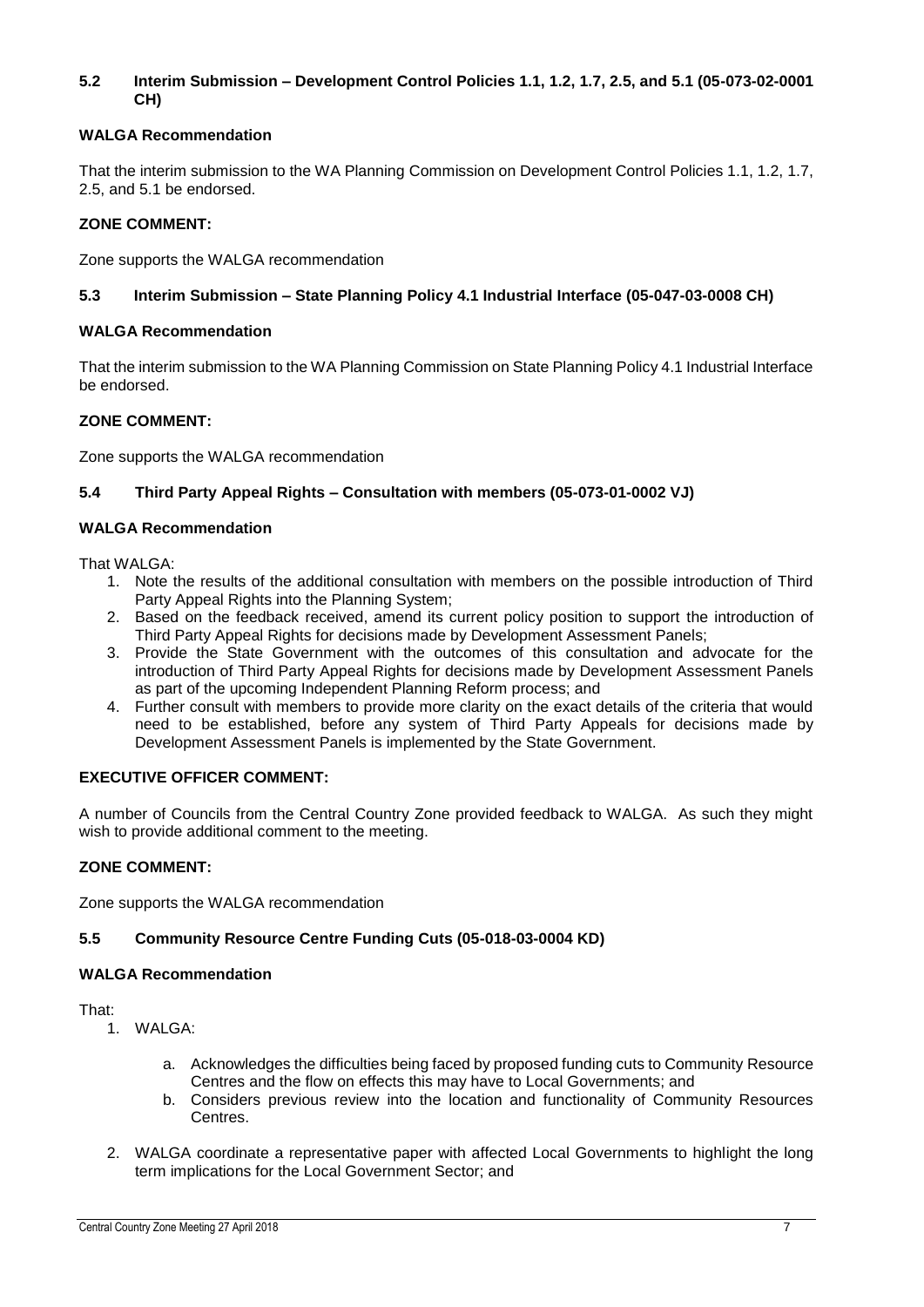3. WALGA write to the relevant Ministers and Agencies to highlight the concerns of affected Local Governments and the need for appropriate resources and long term planning support to assist rural, regional and remote communities.

#### **ZONE COMMENT:**

Zone supports the WALGA recommendation

**RESOLUTION: Moved: Cr Davies Seconded: Cr Ridgway That the WALGA Recommendation be amended to read:**

#### **That:**

- **1. WALGA:**
	- **a. Acknowledges the difficulties being faced by proposed funding cuts to Community Resource Centres and the flow on effects this may have to Local Governments; and**
	- **b. Considers previous reviews, particularly the Report prepared in November 2016, by the John Curtin Institute of Public Policy for the Department of Regional Development titled "Diversity in place, Unity in service", into the location and functionality of Community Resources Centres.**
- **2. WALGA, as a high priority, coordinate a representative paper with affected Local Governments to highlight the long term implications for the Local Government Sector; and**
- **3. WALGA, as a matter of urgency, write to the relevant Ministers and Agencies to highlight the concerns of affected Local Governments and the need for appropriate resources and long term planning support to assist rural, regional and remote communities**

**CARRIED**

Footnote:

It was requested that WALGA contact Caroline Robinson from Wheatbelt Business Network to determine the current status of work being undertaken by that group.

#### **5.6 Interim Submission on Infrastructure WA (05-001-03-0018 MM)**

#### **WALGA Recommendation**

That the interim submission to the Department of Premier and Cabinet on the proposal for establishing Infrastructure WA as a statutory body under legislation be endorsed.

#### **ZONE COMMENT:**

Zone supports the WALGA recommendation

#### **5.7 Interim Submission on 'Australia's Strategy for Nature 2018 – 2030: Australia's Biodiversity Conservation Strategy and Action Inventory (05-014-03-001MD)**

#### **WALGA Recommendation**

That WALGA's interim submission to the Department of the Environment and Energy on 'Australia's Strategy for Nature 2018 – 2030: Australia's Biodiversity Conservation Strategy and Action Inventory' be endorsed.

#### **ZONE COMMENT:**

Zone supports the WALGA recommendation.

#### **5.8 Submission on the Emissions Reduction Fund Safeguard Mechanism (05-028-03-0016 LS)**

#### **WALGA Recommendation**

That the submission to the Department of the Environment and Energy (Cwth) relating to proposed changes to the Emissions Reduction Fund Safeguard Mechanism be endorsed.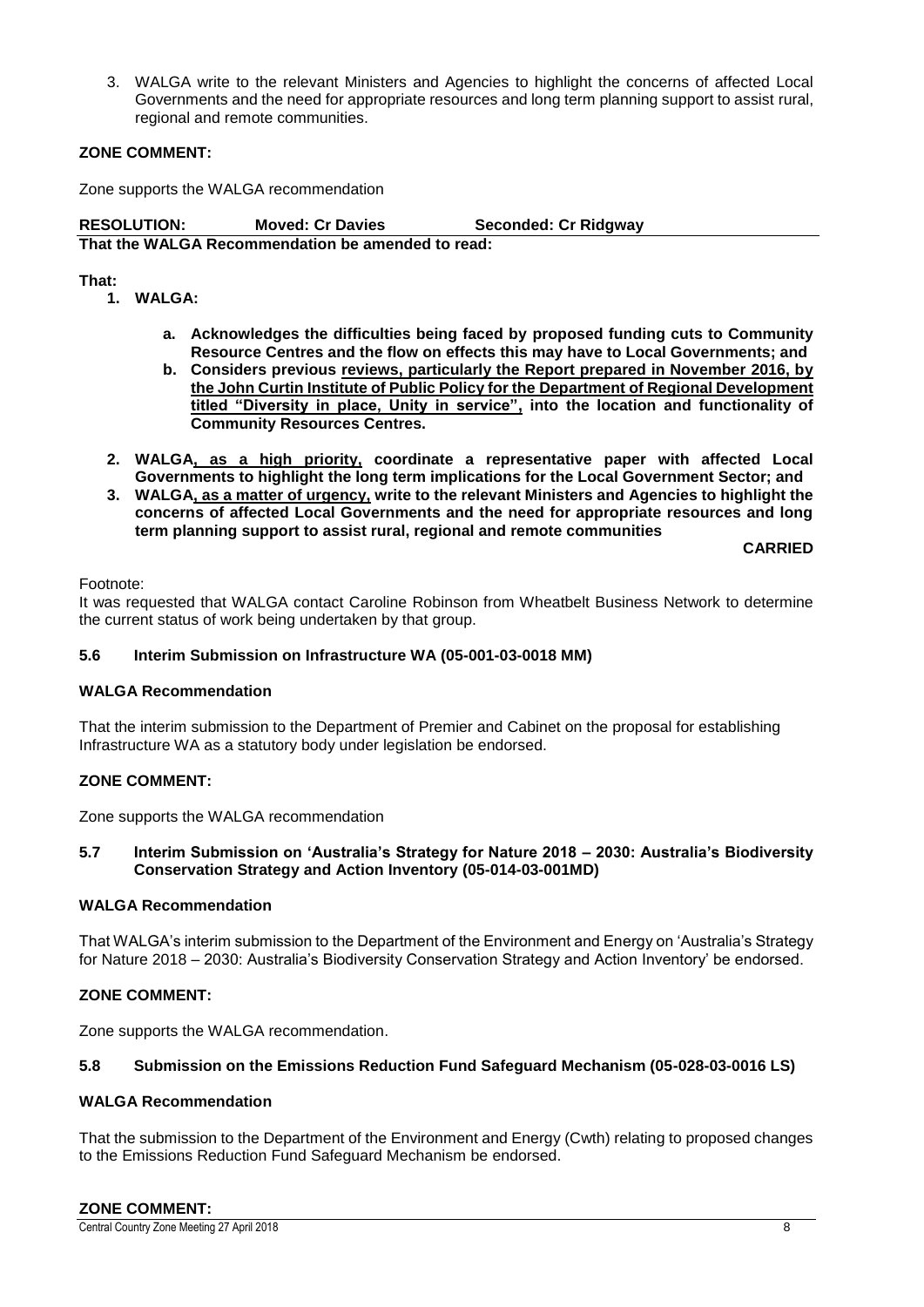Zone supports the WALGA recommendation

#### **5.9 Surveillance Devices Act 1998 (WA) – Body Worn Camera use in Local Government Law Enforcement (05-067-09-0001 - LF)**

#### **WALGA Recommendation**

That WALGA advocate for amendment of Regulation 4 of the Surveillance Devices Regulations 1999 (WA) so that it includes Local Government 'Authorised Persons' as a class of Law Enforcement Officers for the purposes of the *Surveillance Devices Act 1988 (WA).*

#### **ZONE COMMENT:**

Zone supports the WALGA recommendation

#### **5.10 Vexatious or Malicious Freedom of Information Applications (05-103-01-0001 - LF)**

#### **WALGA Recommendation**

That WALGA advocates for amendment of the *Freedom of Information Act 1992 (WA)* to:

- 1. Enable the Information Commissioner to declare vexatious applicants similar to the provisions of section 114 of the Right to Information Act 2009 (QLD); and
- 2. Enable an agency to recover reasonable costs incurred through the processing of a Freedom of Information access application where the application is subsequently withdrawn.

#### **ZONE COMMENT:**

Zone supports the WALGA recommendation

#### **5.11 Social Media – Cyber Bullying (07-003-003-0004 - LF)**

#### **WALGA Recommendation**

That WALGA endorse a request to ALGA for its advocacy for changes to Commonwealth legislation to provide for implementing:

- 1. Cyber-bullying protections for all Australians, similar to those provided to Australian children under the *Enhancing Online Safety Act 2015 (Cth);*
- 2. Identification validation checks before a new social media account can be establish, including a timeframe by which social media providers must ensure that all existing active accounts retrospectively comply;
- 3. A social media / communications control order, similar to a violence restraining order, which prevents a person from contacting any other person through social media.

#### **ZONE COMMENT:**

Zone supports the WALGA recommendation

#### **5.12 Proposed Amendments to the WALGA Constitution (01-001-01-0001)**

#### **WALGA Recommendation**

- 1. That Clause 18 and Clause 19 of the Association Constitution be amended as follows:
	- I. Clause 18, sub-clause (1) be amended with the addition of the underlined words, as follows:
		- (1) Following determination of the election of the President pursuant to clause 17 of this Constitution, the State Council shall elect a Deputy President from amongst its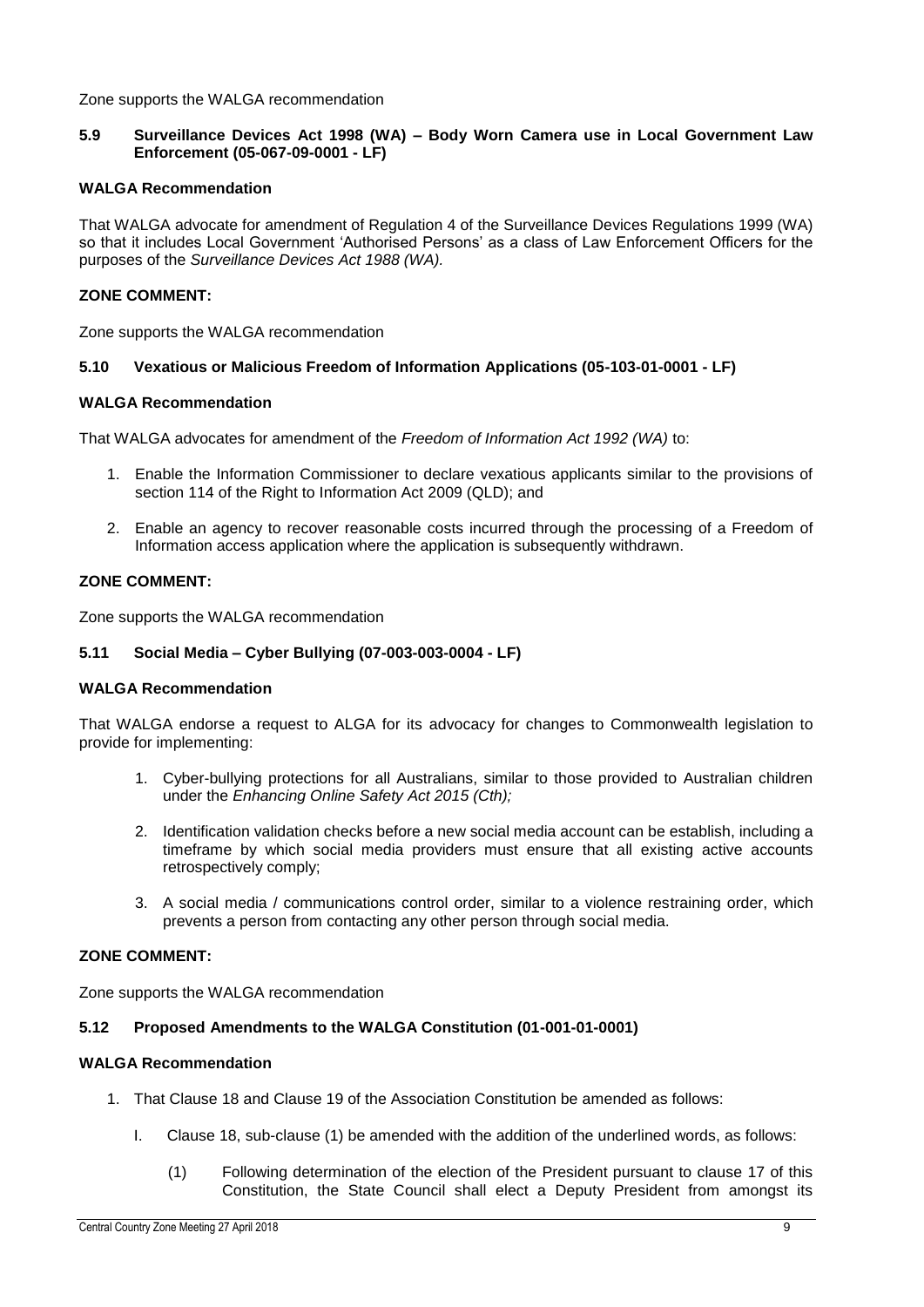metropolitan and country representatives, provided the Deputy President represents the alternate constituency to the President elected pursuant to clause 17.

- II. Clause 19 be amended with the addition of the underlined words and the deletion of the strikethrough words, as follows:
	- (1) If the office of the President becomes vacant or if for any other reason the President is unable to take or hold office at a period which exceeds six months from the date of the next scheduled election for that office, then the State Council shall meet to elect from among their number a President who, subject to this Constitution shall hold the office of President for the balance of the term of the President replaced.
	- (2) Where a vacancy occurs in the office of President at a period which is six months or less from the date of the next scheduled election for that office, the State Council may convene a meeting to elect from among their number a President who, subject to this Constitution, shall hold the office of President for the balance of the term of the President replaced, or the State Council may in its discretion, determine that the vacancy be filled by the Deputy President until the date of the next scheduled election.
	- (3) An election pursuant to sub-clause 19(1) or sub-clause 19(2) shall cause the office of Deputy President to be declared vacant immediately prior to the conduct of the election.
	- (4) Following an election pursuant to sub-clause 19(1) or sub-clause 19(2) an election pursuant to Clause 19(5) will be conducted for the office of Deputy President from amongst representatives of the alternate constituency to that of the President just elected.
	- (3)(5) If the office of Deputy President becomes vacant or if for any other reason the Deputy President is unable to take or hold office, then the State Council shall meet to elect from among their number a Deputy President who shall hold the office for the balance of the term of the Deputy President replaced, provided the Deputy President represents the alternate constituency to that of the President.
	- (4)(6) A State Council representative elected to fill a vacancy of President or Deputy President pursuant to clause 18 19 shall still be eligible for election to a subsequent two (2) full consecutive terms.
- 2. That Clause 17A Rotation of Presidency be added to the Association Constitution, as follows:
	- 17A Rotation of Presidency
	- 1. At an election for the position of President conducted under sub-clause 17(2), only the incumbent President, subject to complying with sub-clause 17(5), or State Councillors from the alternate constituency to the incumbent President will be eligible to be elected.
	- 2. At an election for the position of President conducted under Clause 19, only State Councillors from the alternate constituency to the incumbent President will be eligible to be elected.
- 3. That Clause 20 of the Association Constitution be amended with the addition of the underlined words as follows:

A person shall cease or be disqualified from being a representative or deputy representative on the State Council, or from being President or Deputy President of the Association, or from attending State Council in an ex-officio capacity, if that person:

- 4. That sub-clause 20(j) of the Association Constitution be amended with the addition of the underlined words and the deletion of the strikethrough words as follows:
	- (j) Is a Councillor that has been suspended by the Minister for Local Government under Part 8 of an Ordinary Member that has been peremptorily suspended under Section 8.15C(2)(c) of the *Local Government Act 1995*.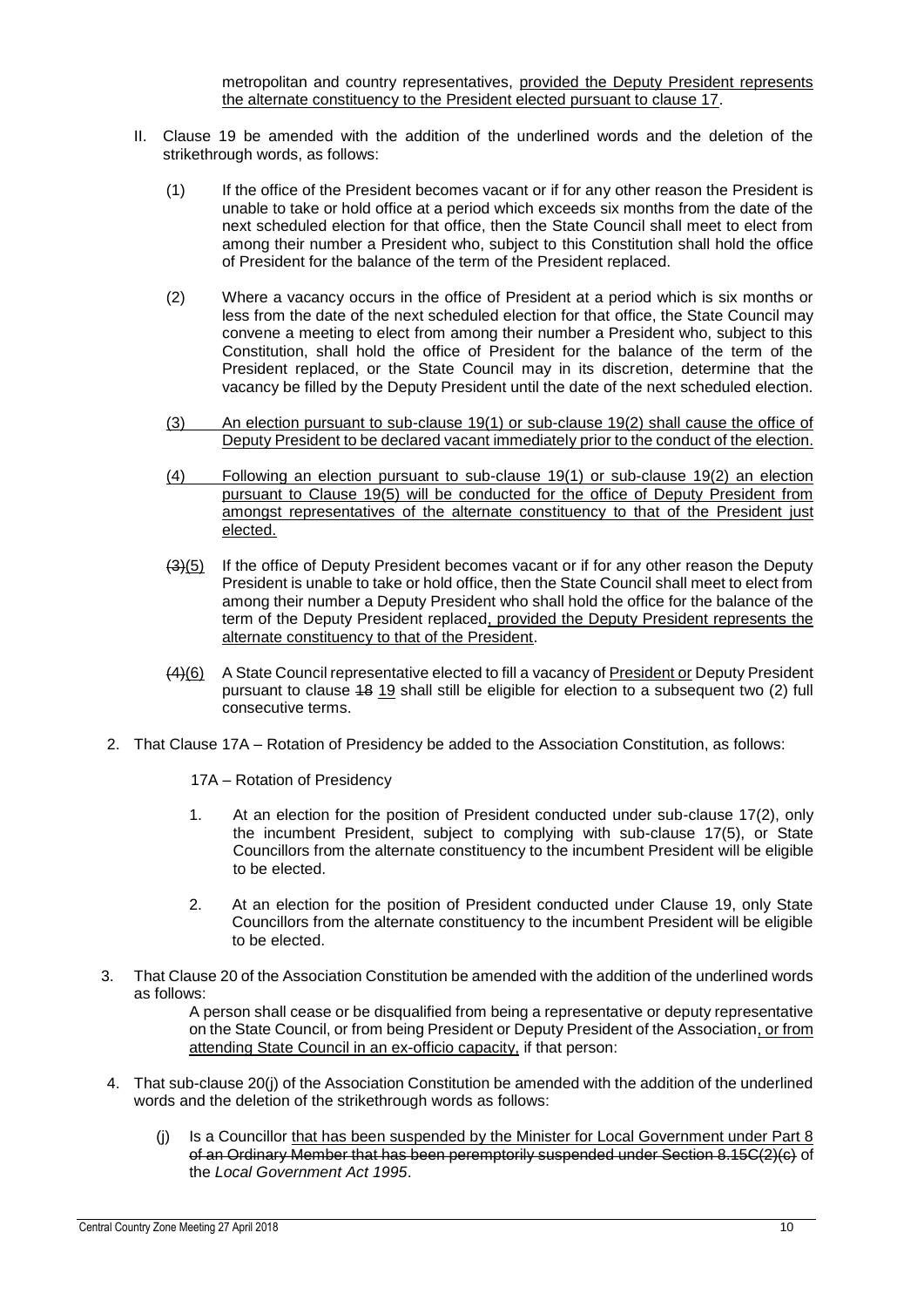- 5. That sub-clause 10(2) of the Association Constitution be amended with the addition of the underlined words as follows:
	- (2) Each representative on the State Council shall be entitled to exercise one (1) deliberative vote on any matter considered by the State Council provided that this clause shall not apply to any ex-officio members of the State Council. The President shall exercise a casting vote only, in the event of there being an equality of votes in respect of a matter considered by the State Council but excluding an election held in accordance with Clause 16 in which the President is entitled to a deliberative vote only.
- 6. That sub-clauses  $2(1)$ ,  $5(7)(a)$ ,  $9(1)(d)$ , and  $31(4)(b)$  be amended as follows:
	- I. That the following strikethrough words be replaced with the following underlined words in sub-clause 2(1):

"*Local Government Managers Australia"* means the Western Australian Division of the Local Government Managers Australia (LGMA), which body is incorporated under the *Victorian Companies Act 1961.*

"*Local Government Professionals Australia WA"* means the Western Australian Division of Local Government Professionals Australia.

- II. That sub-clause 5(7)(a) of the Association Constitution relating to Associate Members of WALGA be amended with the words "Local Government Managers Australia (LGMA)" to be replaced with the words "Local Government Professionals Australia WA".
- III. That sub-clause 9(1)(a) of the Association Constitution relating to ex-officio members of State Council be amended to replace the words "Local Government Managers Australia (LGMA)" with the words "Local Government Professionals Australia WA".
- IV That sub-clause 31(4)(b) of the Association Constitution relating to a dispute resolution panel be amended by replacing the word "LGMA" with the words "Local Government Professionals Australia WA".

Special Majority Decision Required.

#### **EXECUTIVE OFFICER COMMENT:**

Whilst the above changes to the WALGA Constitution should be supported, Member Councils might also wish to discuss the matter of State Council's size.

Currently State Council has 24 State Councillors, one State Councillor for each WALGA Zone.

There is some thought that a review of membership on State Council should be undertaken.

#### **ZONE COMMENT:**

Zone supports the WALGA recommendation

#### **RECOMMENDATION:**

That the Central Country Zone endorses all recommendations being matters contained in the WALGA State Council Agenda other than those recommendations separately considered.

**RESOLUTION: Moved: Cr McGuinness Seconded: Cr Ridgway That the Central Country Zone endorses all recommendations being matters contained in the WALGA State Council Agenda other than those recommendations separately considered.**

**CARRIED**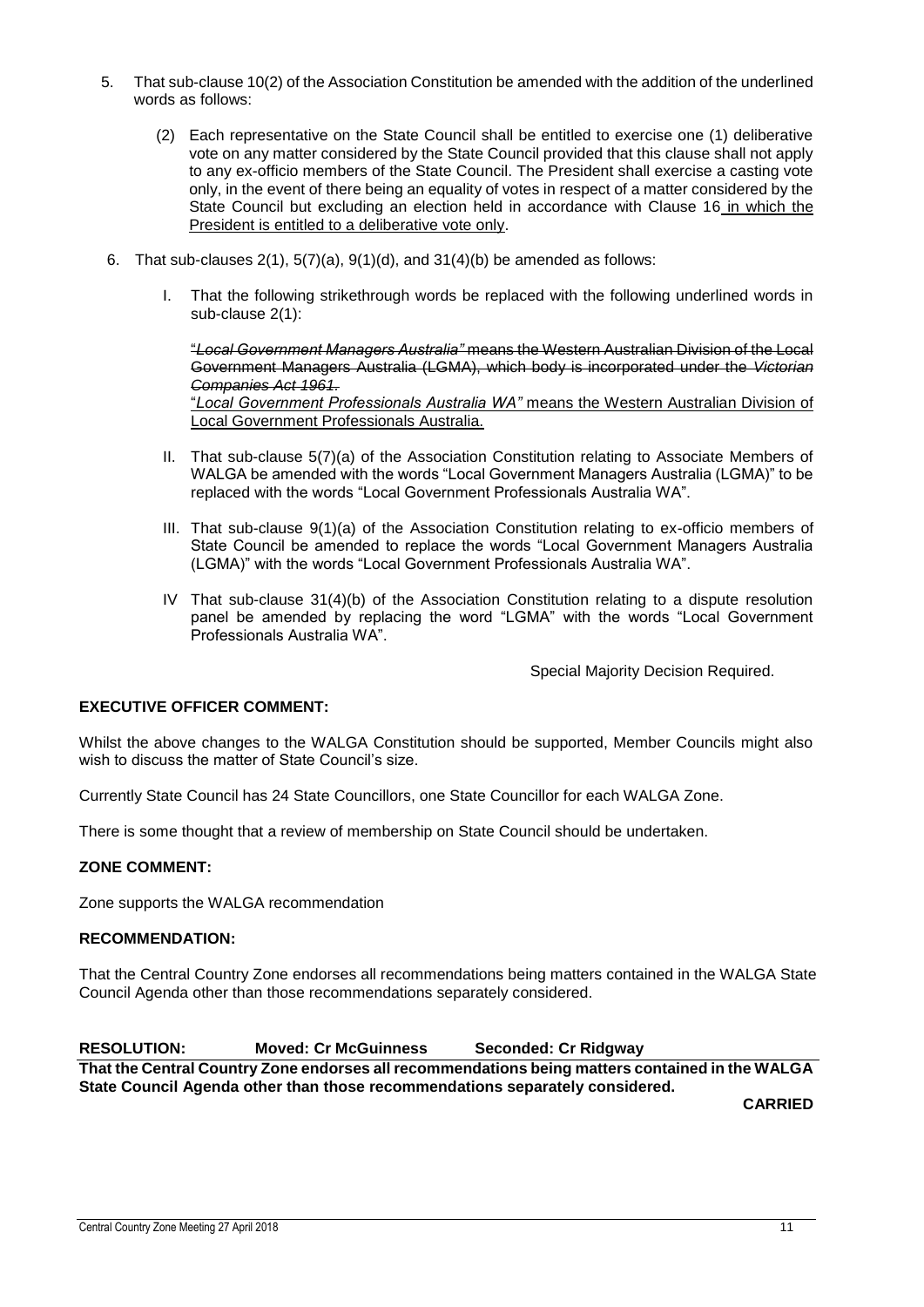#### <span id="page-12-0"></span>**7.4 Review of WALGA State Council Agenda - Matters for Noting/Information**

- **6.1 Review of the State Industrial Relations System – Update (05-034-01-0001 TL)**
- **6.2 Local Government Performance Monitoring Project (05-036-04-0004 VJ)**
- **6.3 Update on the Building Commission's State Wide Cladding Audit (05-015-02-0010 VJ)**
- **6.4 Public Libraries Strategy Consultation Forum (05-057-02-0051 EDR)**
- **6.5 Aboriginal Heritage Act 1972 Review 05-032-01-0001 (KD)**
- **6.6 Heritage Bill 2017 (05-036-03-022 NH)**
- **6.7 Waste Levy Policy Review (05-037-04-0001RNB)**
- **6.8 Report Municipal Waste Advisory Council (MWAC) (01-006-03-0008 RNB)**

#### <span id="page-12-1"></span>**7.5 Review of WALGA State Council Agenda - Organisational Reports**

- **7.1 Key Activity Reports**
	- **7.1.1 Report on Key Activities, Environment and Waste Unit (01-006-03-0017 MJB)**
	- **7.1.2 Report on Key Activities, Governance and Organisational Services (01-006-03-0007 TB)**
	- **7.1.3 Report on Key Activities, Infrastructure (05-001-02-0003 ID)**
	- **7.1.4 Report on Key Activities, Planning and Community Development (01-006-03-0014 WC)**

#### <span id="page-12-2"></span>**7.6 Review of WALGA State Council Agenda - Policy Forum Reports**

- **7.2 Policy Forum Reports**
	- **7.2.1 Mayors/Presidents Policy Forum**
	- **7.2.2 Mining Community Policy Forum**
	- **7.2.3 Container Deposit Legislation Policy Forum**
	- **7.2.4 Freight Policy Forum**

### <span id="page-12-3"></span>**7.7 WALGA President's Report (Attachment)**

Presenting the WALGA President's Report

#### **RECOMMENDATION:**

That the Central Country Zone notes the following reports contained in the WALGA State Council Agenda:

- Matters for noting/Information;
- Organisational reports;
- Policy Forum reports; and
- WALGA President's Report.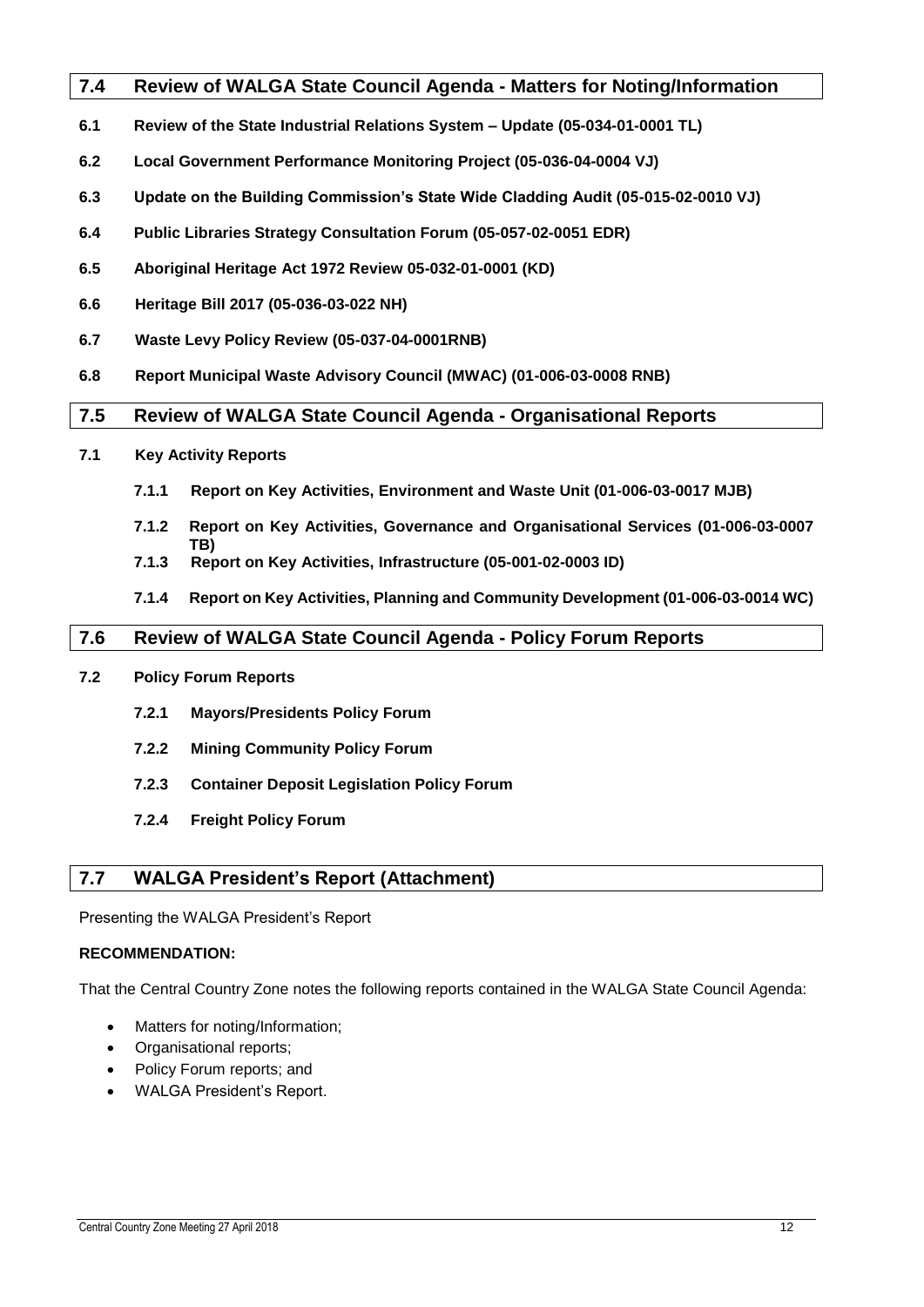**RESOLUTION: Moved: Cr De Landgrafft Seconded: Cr McGuinness**

**That the Central Country Zone notes the following reports contained in the WALGA State Council Agenda:**

- **Matters for noting/Information;**
- **Organisational reports;**
- **Policy Forum reports; and**
- **WALGA President's Report**

**CARRIED**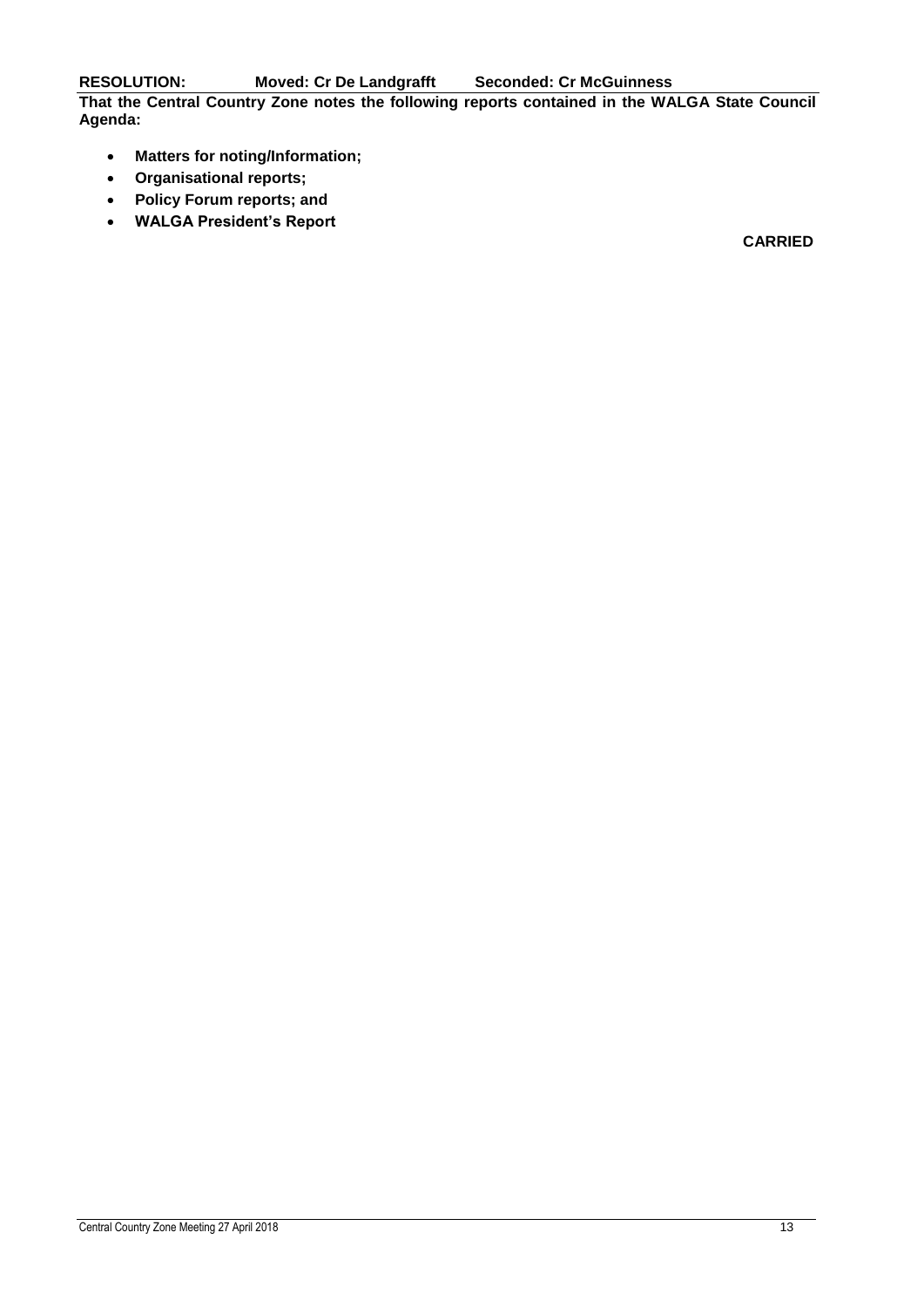## <span id="page-14-0"></span>**8.0 FINANCE**

Nil

## <span id="page-14-1"></span>**9.0 ZONE REPORTS**

#### <span id="page-14-2"></span>**9.1 Zone President's Report**

Cr Mark Conley

#### <span id="page-14-3"></span>**9.2 Local Government Agricultural Freight Group (LGAFG)**

Cr Katrina Crute

No report requested – matters related to the LGAFG will be considered at the next in-person meeting scheduled for Friday 25 May 2018.

#### <span id="page-14-4"></span>**9.3 Great Southern District Emergency Management Committee (DEMC)**

President Leigh Ballard

No report requested – matters related to the DEMC will be considered at the next in-person meeting scheduled for Friday 25 May 2018.

#### <span id="page-14-5"></span>**9.4 Healthy Wheatbelt**

Cr Lyn Baker Cr Mark Conley (Deputy)

No meetings of Healthy Wheatbelt have been held since the Zone last met.

#### <span id="page-14-6"></span>**9.5 Wheatbelt South Regional Road Group**

Cr Katrina Crute, Chair of Wheatbelt South Regional Road Group

It was noted that Cr Crute is now Chair of Wheatbelt South Regional Road Group

No report requested – matters related to the Regional Road Group will be considered at the next in-person meeting scheduled for Friday 25 May 2018.

## <span id="page-14-7"></span>**10.0 ZONE BUSINESS - MEMBER COUNCIL MATTERS**

Nil

## <span id="page-14-8"></span>**11.0 ZONE BUSINESS - OTHER BUSINESS/URGENT BUSINESS**

Nil

## <span id="page-14-9"></span>**12.0 ZONE BUSINESS - EMERGING ISSUES**

*(The intent of the item is to enable Member Councils to bring to the attention of the delegates a matter that is developing. It is proposed that the matter will be tabled for discussion but not decision and then enable Member Councils to take the information away and consider an outcome for possible consideration at the next Zone meeting.)*